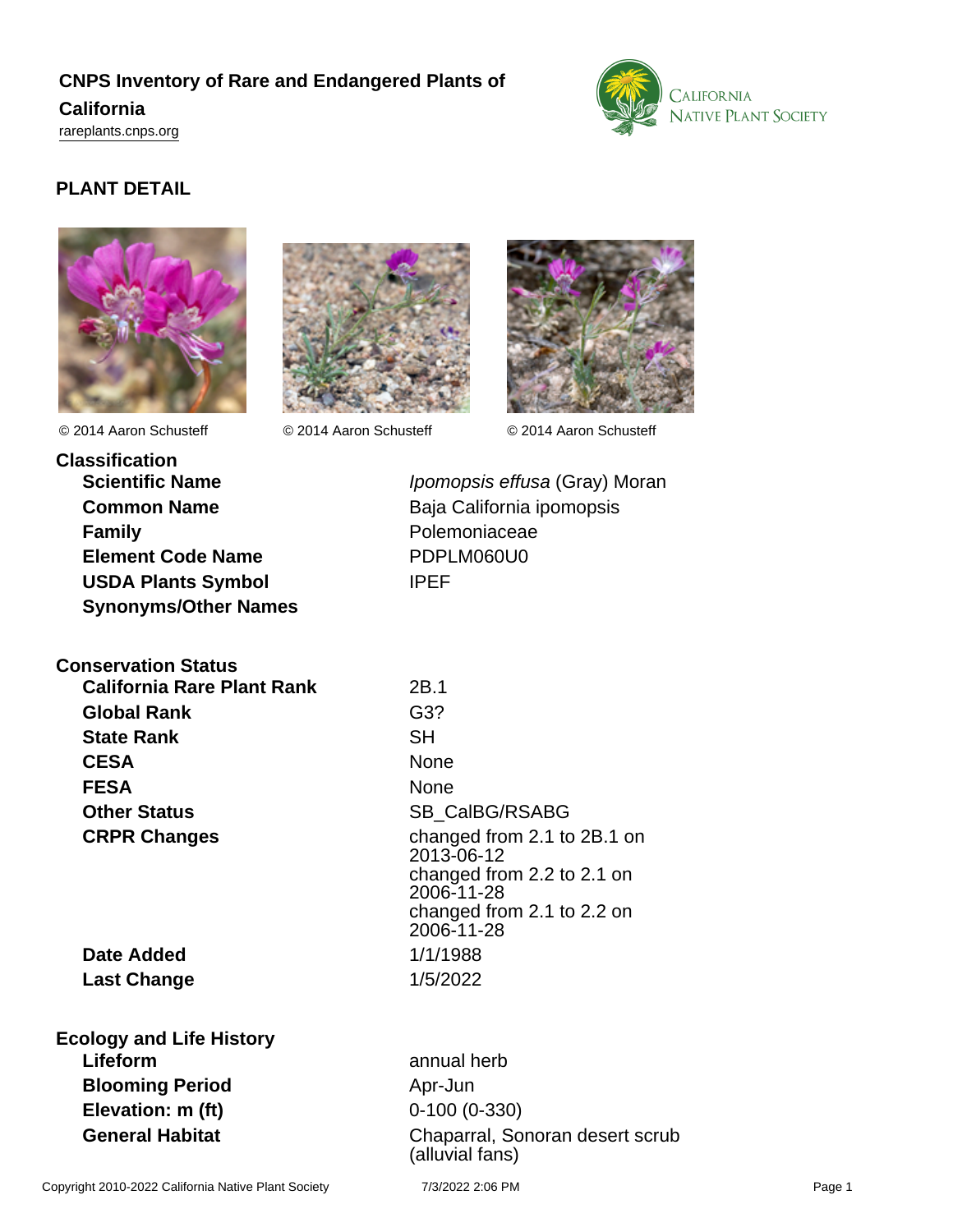| <b>General MicroHabitat</b>                                               |                |
|---------------------------------------------------------------------------|----------------|
| <b>Micro Habitat</b>                                                      | Sandy          |
|                                                                           |                |
| <b>Element Occurrence Data from California Natural Diversity Database</b> |                |
| <b>Total Element Occurrences</b>                                          | 1              |
| <b>Element Occurrence Ranks</b>                                           |                |
| Excellent (A)                                                             | 0              |
| Good (B)                                                                  | 0              |
| Fair (C)                                                                  | 0              |
| Poor (D)                                                                  | 0              |
| None $(X)$                                                                | 0              |
| Unknown (U)                                                               | 1              |
| <b>Occurrence Status</b>                                                  |                |
| Historical, $> 20$ years                                                  | 1              |
| Recent, $<$ 20 years                                                      | 0              |
| <b>Presence</b>                                                           |                |
| <b>Presumed Extant</b>                                                    | 1              |
| <b>Possibly Extirpated</b>                                                | 0              |
| <b>Presumed Extirpated</b>                                                | $\overline{0}$ |
|                                                                           |                |
| <b>Location</b>                                                           |                |
| <b>CA Endemic</b>                                                         | <b>No</b>      |
| <b>Counties</b>                                                           |                |
| Imperial (IMP)                                                            |                |
| <b>States</b>                                                             |                |
| Baja California (BA), California (CA)                                     |                |
|                                                                           |                |

#### **Quads**

Yuha Basin (3211567)

#### **Notes**

Definitions of codes preceding a county and/or quad:

\* Presumed extirpated

(\*) Possibly extirpated

Species may be present in other areas where conditions are favorable. These data should NOT be substituted for pre-project review or for on-site surveys.

#### **General Notes**

Known in CA only from Pinto Wash, along the Mexican border. Considered a waif. See Madroño 24(3):141-159 (1977) for taxonomic treatment, and Aliso 11(4):589-598 (1987) for first CA record.

## **Distribution**

## **Threats**